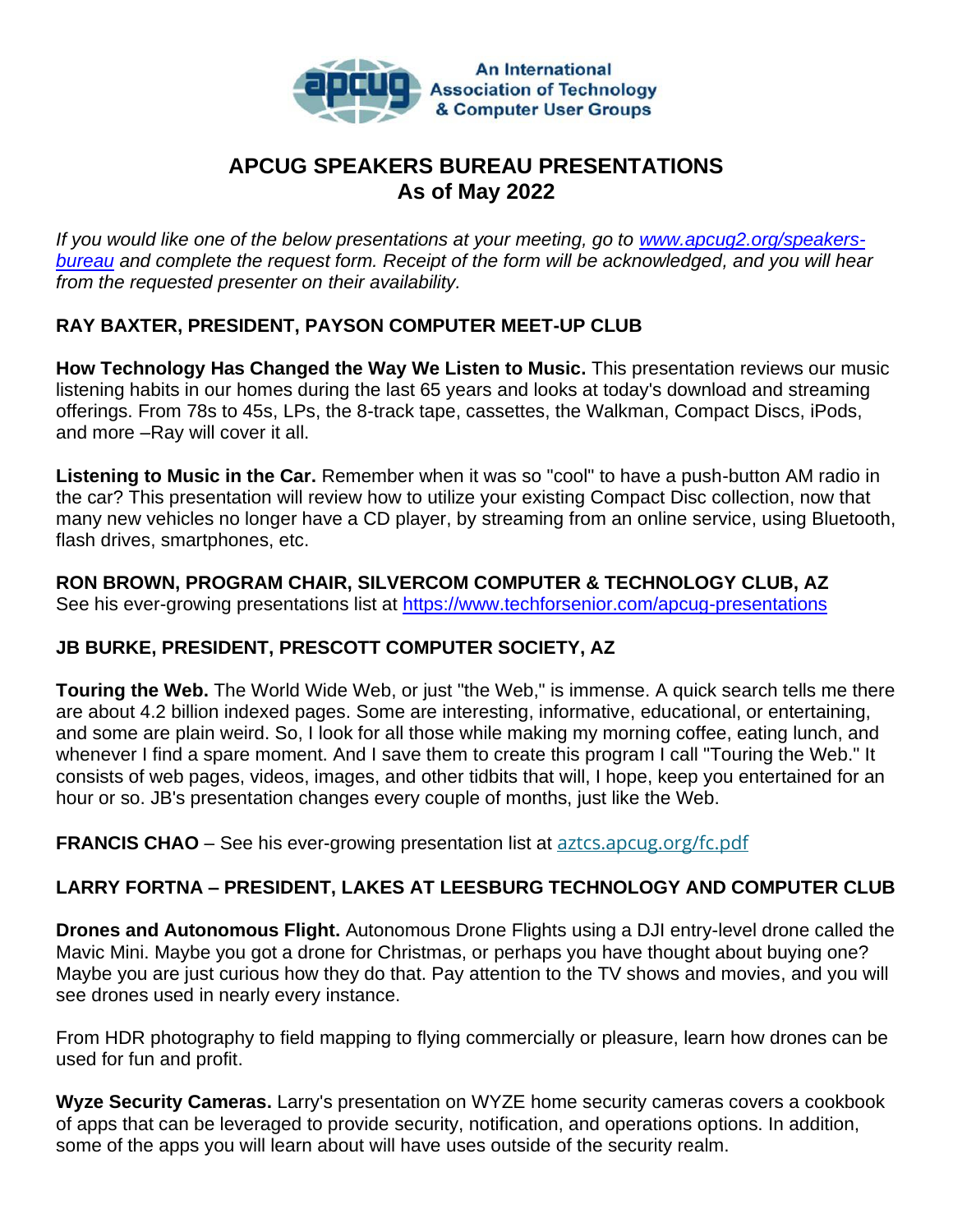## **[BILL JAMES,](https://apcug2.org/bill-james/) VICE PRESIDENT, COMPUTER CLUB OF OKLAHOMA CITY**

**Chromebooks, an Alternative.** A Chromebook does what many people want a computer to do, better and faster than any other laptop, regardless of price. It is the most secure portal to the Web that has ever been built because of super-fast updates and sandboxing. A Chromebook can pair with your Android phone and be used for messaging and video calling. It is perfect for anyone who wants to grab a laptop, sign in, and spend an afternoon watching Netflix or shopping online. You can also use it as a terminal to connect to your Windows PC or Mac. Chromebooks are Fun! Learn more from this informative presentation.

**Everything Google.** This presentation will explore the vast world of Google's hardware and software. Google is unique in that it strives to have the most comprehensive and diverse suite of apps and hardware that work together. They also appear to want to be the most platform-independent for their group of products that work across various operating systems. The core of Google Apps is the Chrome browser and is the foundation of their platform. Foremost, all its software development is web-based; they produce no software that resides on your computer. Each app is designed to work seamlessly with each other. We are all familiar with Google Chrome as a browser, but it is also the basis for Google's Chromebook Operating System. Each product or app builds upon the other to make a cohesive system. We will look at Google hardware, some more popular and more obscure apps, and how they interact to create a comprehensive ecosystem.

**Home Automation – An Introduction.** This presentation shows how Home Automation technology allows us to control our connected devices and appliances from a central hub using smartphones or tablets. The presentation will explain setting up a system using widely available home automation devices. Are you worried about home automation devices listening in on your conversations? Do you wonder if your devices can be hacked and do not know how to keep them from being hacked? Bill will answer these questions and more in this presentation, maybe making it a little bit easier to take the first step to automate your home and get a better price for it when you sell.

**Home Automation Security.** Bill's presentation covers home networks and automation, hackers, privacy, Smart TVs and security, security, and your router and home automation devices.

**Microsoft's Edge.** The new Microsoft Edge is a Chromium-based browser that brings a lot of new features to the table. Bill explores many of these features; the more you learn about Edge, the more you can decide if this is the browser for you. You will also learn how to earn \$\$ by using Bing.

**Windows File Explorer Secrets – Windows 11.** File Explorer is an indispensable app that has been designed to provide a simple user interface (UI) for you to navigate, access, and help organize the files, folders, and apps stored on your computer's hard drive, external drives, and anywhere in your network. Have you ever thought you knew exactly where an item was, only to spend hours searching your home for it? Folders and files on your hard drive can cause the same chaos. File Explorer can help by putting you in charge of working with your documents. Just like a filing cabinet, you determine your filing method. However, unlike a filing cabinet, you can change how files are displayed, grouped, and shared.

**My Favorite Android Apps.** Smartphones – The Swiss Army knives of Mobile Devices -- capable of doing many tasks. Selecting the right apps makes your phone a multi-functional device. Bill talks about productivity, communication, remote control, entertainment, games, and social media. His presentation features a live demo of how he uses his smartphone.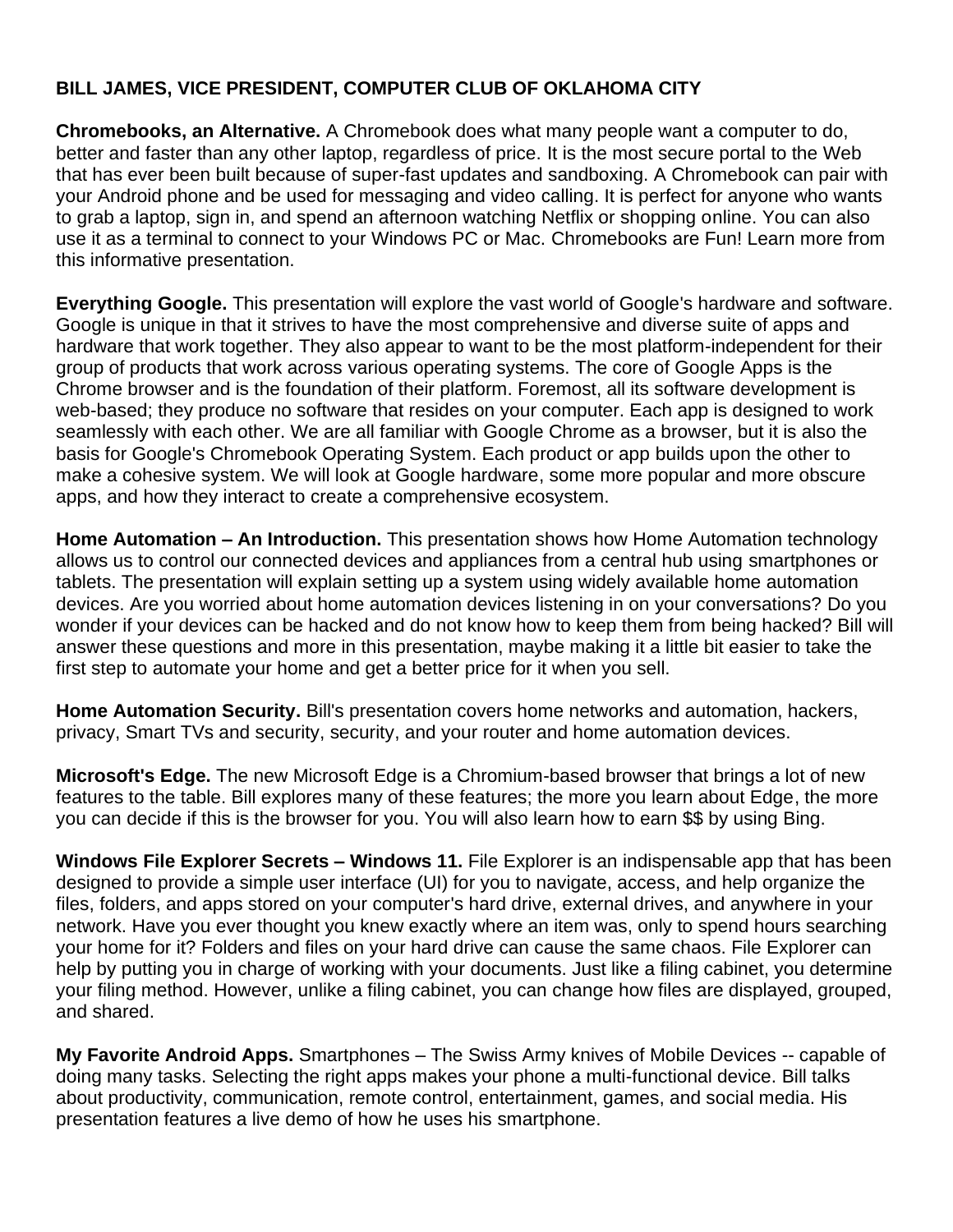**Modems, Routers, and Wi-Fi.** In the early days of networking, the term modem was used to describe a device that transformed speech into analog signals (and vice versa) to be transmitted over telephone lines. This presentation will discuss Modems, Routers, and Wi-Fi and how to set up your devices for the best performance since we all want fast, reliable, and secure Internet. First, Bill will give us information on the latest modems and router hardware developments and best practices for setup and deployment. Next, he will discuss Wi-Fi as the best option and how it fits into Home Automation, demystifying terms like WPA, Wi-Fi 6, 802.11, Ethernet, and DOCIS 3.1. Finally, he will also cover the pros and cons of using a professional tech service to solve technical difficulties.

**Synchronizing Your PC, a Guide To….**There are numerous ways to sync desktops, laptops, tablets, and phones. This presentation will cover sharing over a network, local file sync programs, LANs, Cloud services, and more complex to relatively simple solutions.

**Windows 11** and 10 look quite different, but much of what we like to use is still the same. Bill's presentation takes us through What's New, What's Changed, and What is no longer included. Then, he will start you on your journey deciding if Windows 11 is for you or if you will stay with Windows 10 for a while longer. Of course, you have until 2025 to make up your mind but learning something new keeps us sharp.

## **SHARAN KALWANI, PRESIDENT, SOUTHEASTERN MICHIGAN COMPUTER ORGANIZATION**

**Open-Source Hardware.** We have heard about open-source software for many years, but you may be pleased to hear there is a growing open-source hardware movement afoot. While not as massively visible as Linux and friends, it deserves to be known and shared with all. Many choices are now available: in single board computers, embedded systems, and full-blown microprocessors.

**Linux Shell Roundup.** There are many shells available in the Linux/Open-Source world. Since then, shells have been around since the earliest UNIX kernel and several UNIX-inspired creations. We will briefly shine a little light on bash, tcsh, zsh, and fish. While it is hard to do a comprehensive coverage in one session, we will try to answer the question – of which Linux shell is the best, how many types of shells are there, etc.

**Linux Driven Emergence of IoT.** IoT has infiltrated homes all around the country in the form of smart thermostats, smart speakers, and more. There are also several innovative IoT applications doing more than just making people's lives easier or helping them play their favorite songs. In this session, the thrust is intended to introduce IoT and help open up this new field of applications to a broader audience. Of course, Linux is the driving factor behind the bulk of IoT devices.

**Open-Source Technology Battles COVID-19.** This talk will highlight two major areas, amongst many, which are being used to help fight the virus: Open-Source Low-Cost Ventilator Design and Open Source Machine Learning/data augmented algorithms to figure out, track and learn how to combat this new virus. The COVID-19 pandemic stretches our finite healthcare resources dangerously thin, from health professionals and protective equipment to tests and ventilators. As a result, this unprecedented test of our healthcare system is forcing us to be agile and adaptable. One of the weapons we have in our arsenal is open-source technology.

**Ubiquitous Linux in Your Daily Life.** This talk will teach how Linux has become a fundamental part of our everyday global life. Maybe a few years ago – if you queried the average Joe on the street (assuming they were not a geek) about Linux, you may have gotten the following response: "Yeah, as you know, isn't it some sort of operating system. I heard of it but don't know it personally myself – I hear it is very difficult to use." Now you will be astonished to know how often you use Linux in your daily life. This talk aims to share with the audience numerous practical examples for each hour of the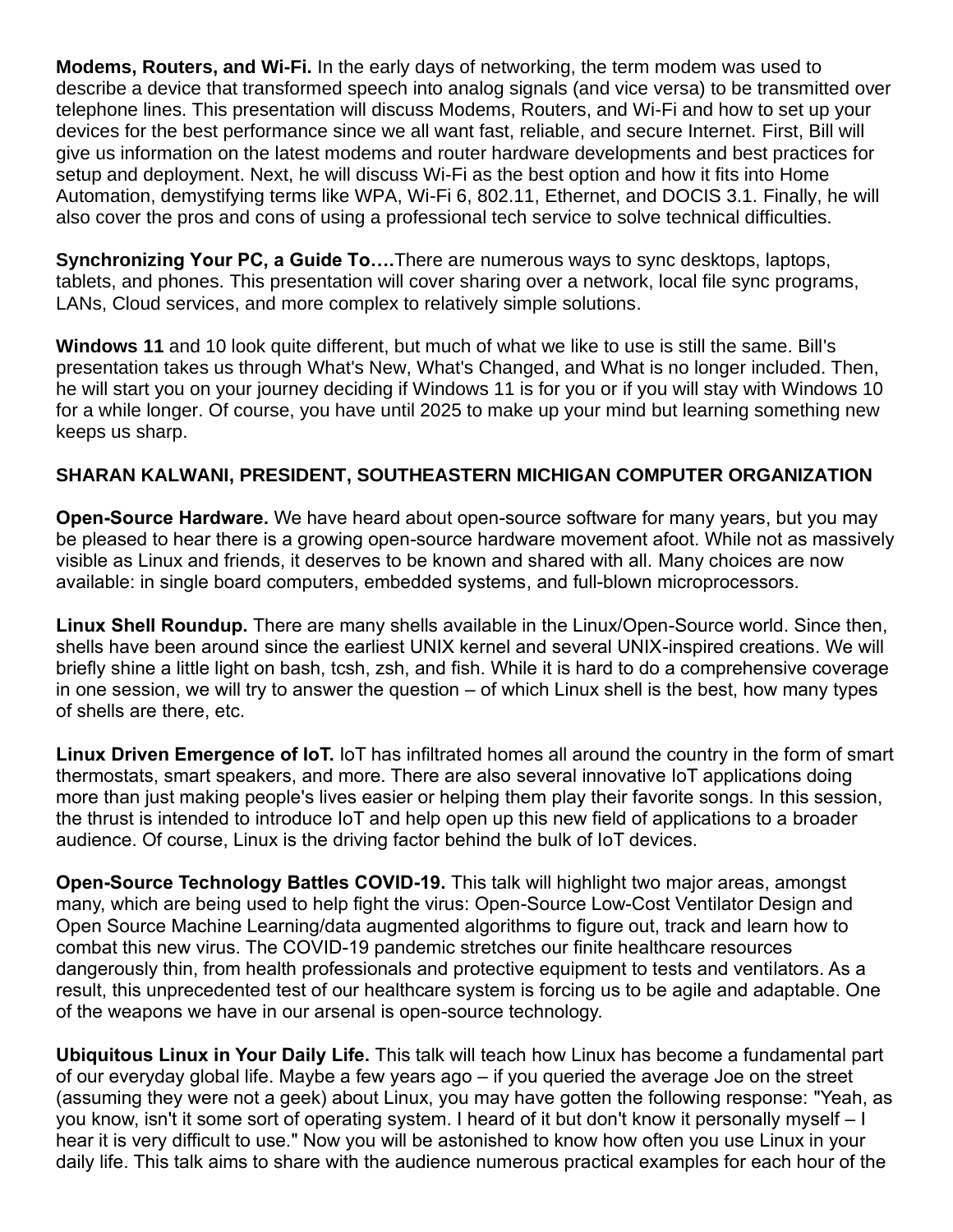day, how Linux is perhaps a regular part of your life, maybe in the background, maybe in the foreground, and yet you do not realize it. No prior knowledge of computing or Linux is assumed or necessary. The talk is fast-paced and full of details.

**Introduction to TCP/IP.** The basic Internet runs on TCP/IP, but do you really know how it works underneath the covers? This little tutorial will run thru the basics of routing and explain how packets/datagrams and segments move around. Helpful info for doing practical first principles troubleshooting. After all, the basics of TCP/IP were robustly developed on various Unix (and later Linux) platforms.

**Learning Linux Online.** This talk will do a panoramic sweep of the vast set of online Linux learning resources. Then, after several months of cherry-picked SIG Linux topics, it is time to see what other resources are available to folks keen to explore this on their own. Some are free, and some are worth the price. Finally, of course, we will also point out the overrated ones.

**Linux File systems.** This talk will be in two parts; the first will be a quick introduction to a typical Linux file structure setup/organization. The second part will touch on the various file system architectures that one can choose (not for the faint-hearted), ranging from simple to advanced Linuxbased applications (from home hobbyist to tech-heavy plus several real-world application scenarios).

**Revolution OS (Movie).** 'Revolution OS' tells the inside story of the hackers who rebelled against the proprietary software model and Microsoft to create the GNU/Linux and the Open-Source movement. These movements arguably represent the greatest threat to proprietary software business models. Shot in cinemascope on 35mm film in Silicon Valley, 'Revolution OS' tracks down the key movers and shakers behind Linux and finds out how and why Linux became such a potent threat. The movie runs 85 minutes long.

**Linux Runs the Cloud.** Linux has become the de facto primary OS of all major cloud providers. In this edition, we will explore how Linux is playing this role.

**Open-Source Video Editing choices.** There are now several various Linux-based video editing tools. This talk will briefly give you a sweeping panorama of each tool, its origins, capabilities, pros, and cons.

**Linux Distros.** A full review of various Linux distros. Linux is one of the most successful and popular open-source projects out there. Linux supporters passionately will convince you to give it a try and encourage you to embrace the Linux way. The number #1 hurdle for all new Linux users is this operating system's numerous "flavors." These "flavors" are commonly known as distros (distribution). So, how to choose one? You can select the most popular at the moment or heed what your friend says, but your friends' recommendation might work for them, but not for you! So one needs to choose the right distro for your needs. We will explore several distros so that you will not have to spend too much time web searching. We hope that after this talk, you can choose a narrow set of the best distros for your long-term needs.

## **[JOHN KENNEDY,](https://apcug2.org/john-kennedy/) EAST-CENTRAL OHIO TECHNOLOGY USERS CLUB, OHIO**

**Free and Open-Source Software (FOSS) and Alternatives to Free Software.** Where money does not have to speak, and you still want quality software, learn about many alternative programs that you can get for free to do your computing tasks. Many of these programs are cross-platformed (meaning they have versions for Windows, Macs, and Linux), so it is easy to share files with just about anyone.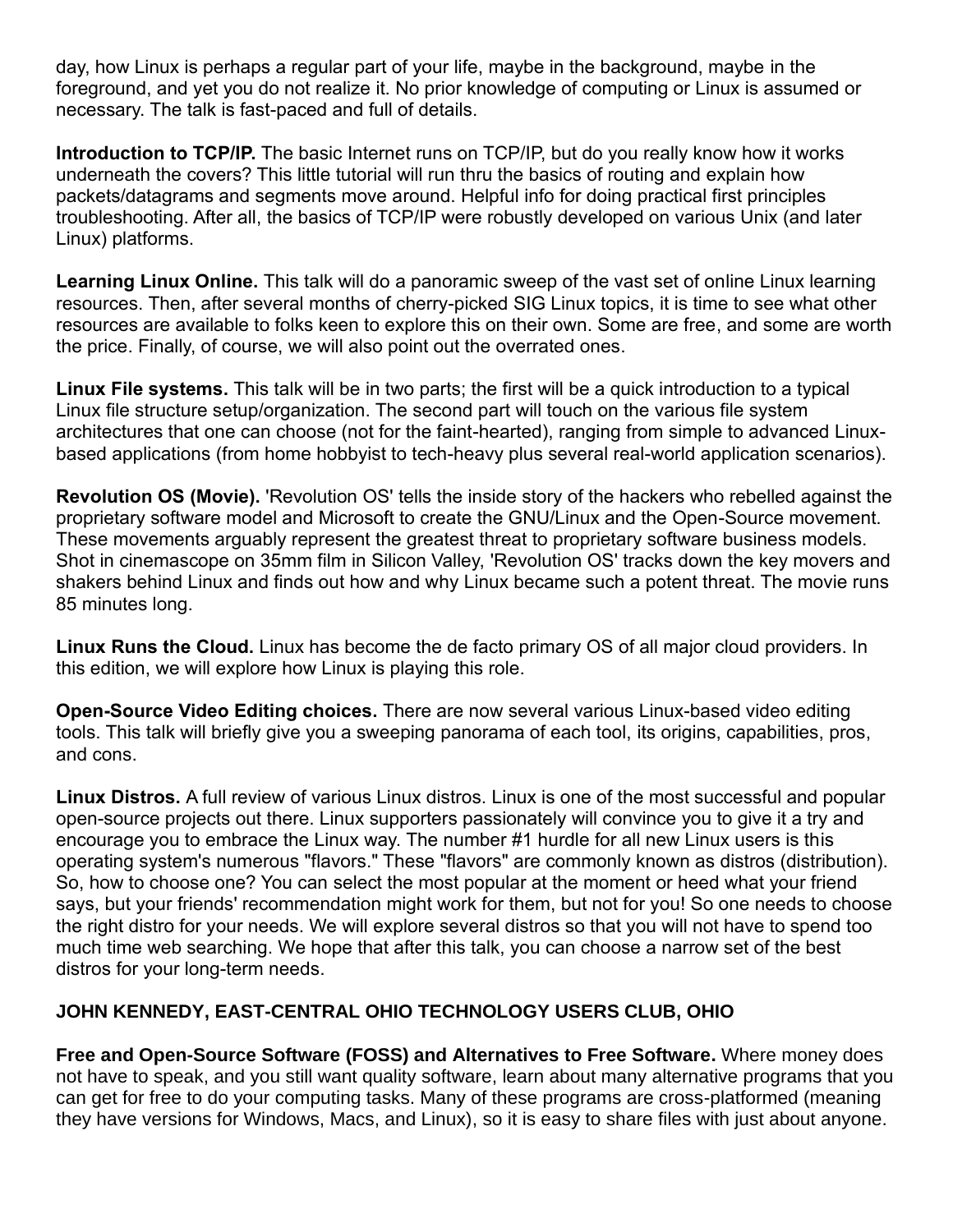**Introduction to Linux.** A free operating system that looks acts, and meets most people's everyday computing needs. See what all the talk is about going to Linux and how well it works on both new and older computers AND remains free to all.

**Linux is Like Cars (Why are there so many?).** One of the many "concerns" about Linux is that there are so many different versions/distributions (or distros as Linux users call them) that a new user doesn't know which one to use. A similar question is: Why are there so many cars? Because everybody does not like the same car, that also pertains to the Linux desktop. John will take you through the 'Linux showroom" so you can see for yourself what Linux is all about.

**Linux Software Store.** John will share information about the vast free software choices available to the Linux user. He will have examples of software that relates to all the common computer tasks we do daily. Attendees will see that running a Linux operating system does not hinder them from doing anything. Much of the software John uses is also available for Windows and even Macs.

**AnyDesk – Providing free tech support from the comfort of your home (and in your fuzzy slippers).** A "picture is worth a thousand words," as we are told. The same goes for being able to "see" people's computer problems. This program allows you to see someone else's computer screen and even talk about their problems. And when they are having trouble trying to do what you tell them, you can take over their keyboard with yours and take over their mouse with your mouse. For example, I solved a computer problem with AnyDesk in about 10 minutes that I could not do after 25 minutes over the phone.

**Privacy and Security in Internet Communications using the Proton family of privacy/security services.** Join John as he shares our concerns about communicating over the Internet and how Proton services relieve those concerns for many individuals. He will discuss and demonstrate ProtonMail, ProtonContacts, ProtonVPN, ProtonCalendar, and ProtonDrive.

**Using the Bitwarden Password Management System.** Are you using a password manager? Do you try to remember them? Keep them in a notebook? On your hard drive? John talks about why you should use a password manager and what Bitwarden can do for you. He says that the two main reasons he uses a Password Manager are "speed" and "convenience," and proves that with his demonstration of the app.

**Using Zoom.** Presentations, General Meetings, Board Meetings, and Conferences with Zoom Learn to use the program APCUG uses for Virtual Technology Conferences, SLO Bytes in California uses for their board meetings, and the Potomac Area Computer and Technology Society uses it to stream meetings to members who cannot attend. John's group also does this.

### **JOHN KROUT, PRESENTER & NEWSLETTER CONTRIBUTOR, POTOMAC AREA TECHNOLOGY AND COMPUTER SOCIETY, VA**

**Adding NAS to your Router.** This presentation introduces the concept and utility of Network Attached Storage (NAS) for home local area networks (LAN) by connecting any USB drive to the USB port on a home router. This can be any portable storage device, such as a flash drive, USB solid State Device (SSD), portable hard drive, and storage that requires AC power. You might wonder how storage can be connected to a home LAN and shared instead of connecting to a computer. Just about any router, including a USB socket, can act as the LAN connection for storage. Not all routers include a USB socket, but many current routers do, and some routers even have a second socket for more storage or for connecting a USB printer to the network.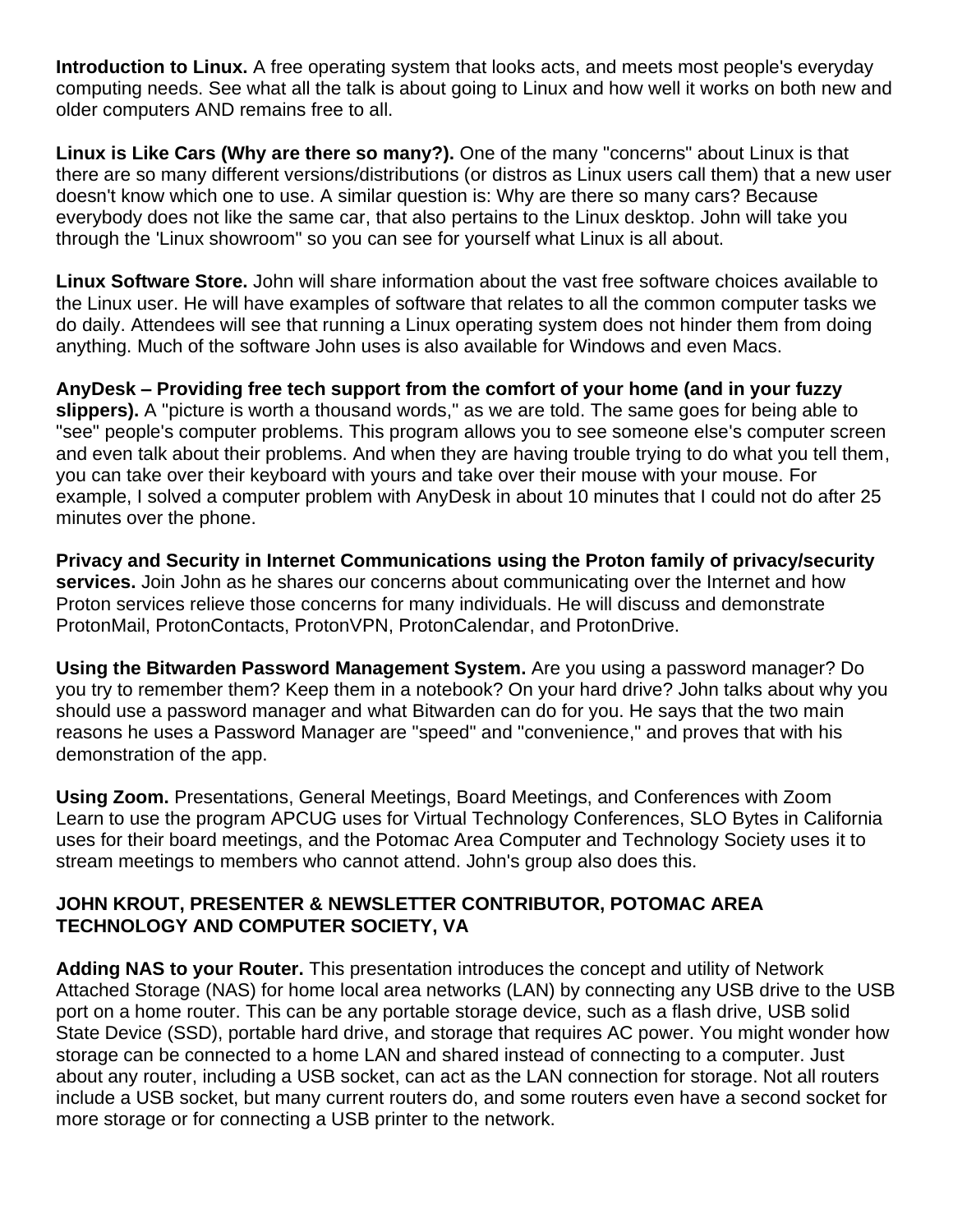This presentation will show an example of a router with a USB socket and the steps for preparing storage to be connected to a router. Also, the presentation shows how to find and use the routerconnected NAS using Windows File Explorer, Apple's File app on iPhones and iPads, and the Samsung My Files app for Android devices.

**Automotive Diagnostics and Blue Driver.** Learn how the commercial Blue Driver car interface, and the free Blue Driver app, enable you to read and maybe even understand the English-language descriptions of trouble codes recorded in your car's internal network. All vehicles sold new in the US since 1996 are required to include the standard interface to which the Blue Driver Bluetooth interface connects. Learn the difference between transient codes and permanent codes. Keep your car maintenance vendor honest by ensuring they focus on what is necessary according to your car.

**Complete Robocall Defense.** This presentation provides an eye-opening look at the scope of the robocall problem and a clear description of how robocall systems work. Finally, step by step, the presentation describes and shows how to configure your phone so that only calls from your contacts ring your phone and how to create a custom voicemail greeting that convinces robocall systems not to leave a message and not to call you again**.**

**Digital Video Editing Fundamentals Plus.** Learn the fundamental concepts of digital video editing applications on a personal computer. This includes a demo of the MAGIX Vegas video editor application and some short sample videos produced by John, including the monthly pre-meeting slide show for the Potomac Area Technology and Computer Society (PATACS). *Note: future presentations will also include the free VideoPad video editor application from NCH.*

**Ever Lost Your Smartphone?** Learn how you can find your phone when it is misplaced nearby. Learn how to prepare your phone to be found by a good Samaritan (help the finder contact you) and by a bad apple (prevent the finder from using your phone and accessing its contents), as well as how to convince the police that a phone in their custody is yours.

**How to Remove Android Bloatware.** Bloatware is simply any unwanted app installed by Google, the publisher of the Android operating system, or by the phone maker such as Samsung, or by a carrier company such as Verizon Wireless. Bloatware takes up finite space in flash memory on Android devices, so getting rid of it opens up storage space for alternative apps or user data. Unfortunately, some bloatware apps cannot be removed by the typical user method, and some even resist removal by an uninstaller app. This presentation includes why and how to remove stored app data before removing an app and three ways to remove apps. The final method will remove any bloatware app.

**Intro to Geocaching.** Learn how geocaching has become a worldwide outdoor game, the first such game based on computers and the Web. See a few of the most interesting caches found by the presenter in 45 US states. Learn how to get started in your area and how to create an anonymous account on geocaching.com.

**Make Custom Ringtones for Your Smartphone.** Learn how to create and install custom ringtones for your smartphone, including short music compositions using the MuseScore application, live audio recordings, and pre-recorded sounds using the Audacity application. This includes installation instructions for both Android and iPhone ringtones.

**Make Your Own 2022 Photo Calendar at Home.** We are all awash in digital photos, our own and those of our relatives and friends. So why not make a calendar to show off the best ones? All you need is PowerPoint or LibreOffice Impress and a color printer. Then, learn how to download and customize the calendar table files (containing 12 calendar months and white space for photos) by adding your own photos and calendar entries such as birthdays, anniversaries, etc. This presentation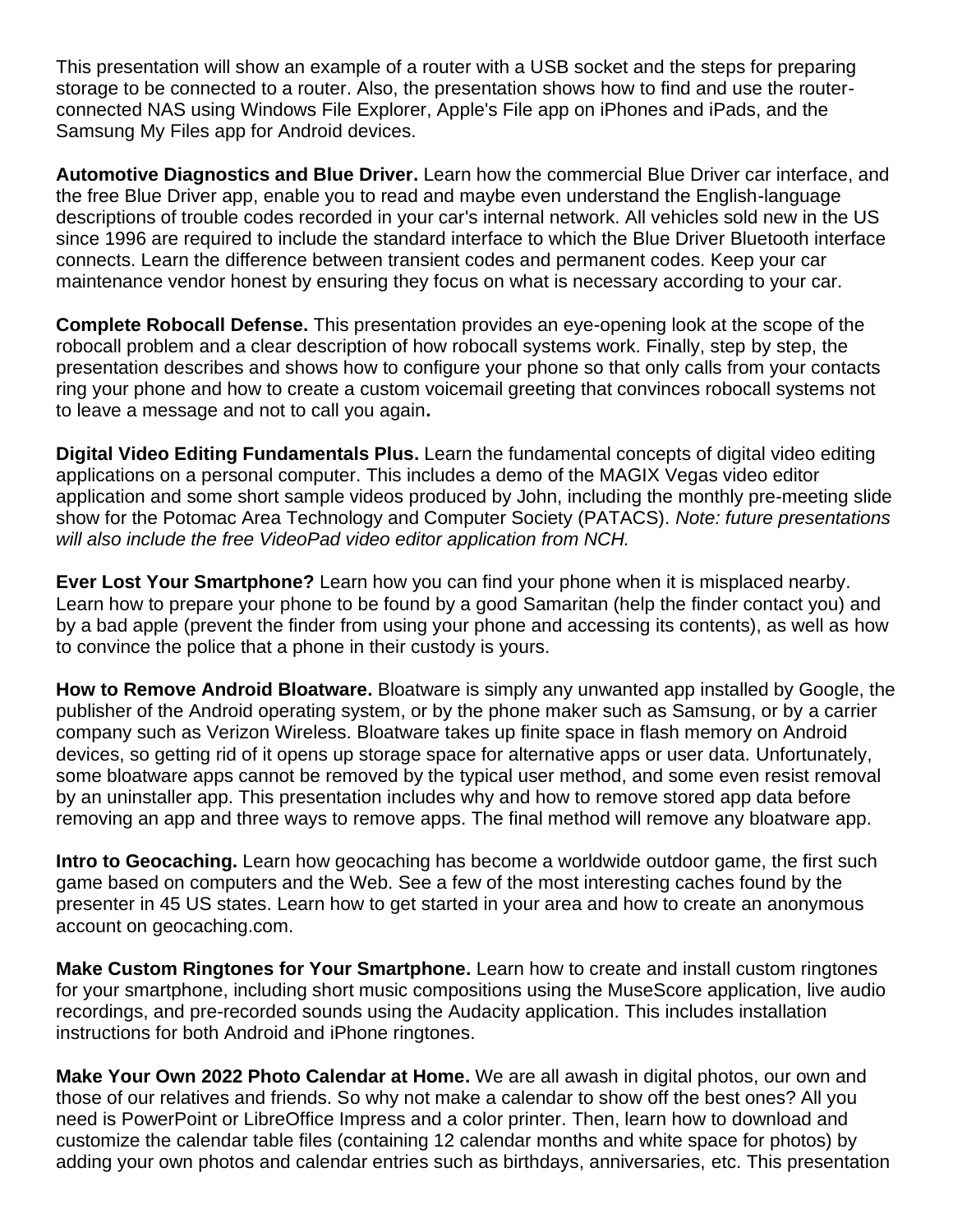also includes information on how John prints and binds his calendar copies at home and how you might work with commercial printing companies. *Note: As of April 2021, the 2022 calendar files are posted online for free downloading.*

**Making Subtitles for Digital Videos.** Learn about free applications and websites for automated speech-to-text generation of audio transcripts, edit generated audio transcripts, and embed the editing transcripts as subtitle text in video files.

**Offline Maps for Portable Devices.** Today's map apps on phones and tablets mostly rely on cell tower access to download maps for your use. As a result, the apps cannot show you maps with no cell towers. Learn why offline maps work where cell towers are absent, where to obtain free offline maps on the Web, configure map apps to access offline maps, and select an offline map for use in a map app. Four apps are featured in this presentation: the Locus Map app and the c:geo app for Android, Maps.me, and Google Maps for iOS and Android.

**Power Banks.** Learn the types of portable batteries with USB ports, known as Power Banks. These can be used to recharge your smartphone, tablet, GPS receiver, or flashlight while bicycling, hiking, or otherwise away from AC sockets. Learn where to shop for reasonable prices and where not to shop, i.e., learn from the presenter's mistakes.

**QR Codes and More.** QR codes provide a great variety of info and are popular for communicating Uniform Resource Locators (URLs), also known as web page addresses. Find out how your smartphone can read QR codes and other barcodes. In particular, find out about the info stored about you in the barcode on the back of your driver's license or state ID card. Some stores, including grocery stores where the presenter lives, now scan that barcode when alcohol is purchased. The scan obtains a great deal more personal info than your birth date.

## **Theft of Keyless Entry Cars.**

Hybrids and electric cars already have keyless entry, and the next vehicle you buy is likely to have the feature. Learn how modern crooks use inexpensive tech to steal keyless entry cars and learn how to prevent such thefts.

## **LEARN IN 30 (MINUTES)**

**iTunes Nuances for Window.** While the presenter has made a habit of purchasing used audio CDs at a local store for many years, during the pandemic, he reverted to the use of iTunes to buy songs and quickly found he could not authorize iTunes on his new desktop computer to do that. This led to a convoluted exploration of Apple's restraints on iTunes and how to resolve those restraints.

- Learn why and how to de-authorize iTunes on computers that are dead or no longer yours.
- Learn how to replace the iTunes record of an expired credit card number you no longer use.
- Learn how to configure iTunes to convert its native M4A song files to MP3 files.

**More Power to You.** Learn how the hijacking of public USB charging ports has made using those ports too risky to recharge smartphones and tablets. Learn how small, inexpensive power strips and multi-port wall chargers can make your digital charging much easier and less risky in any public context, including airplanes and airports.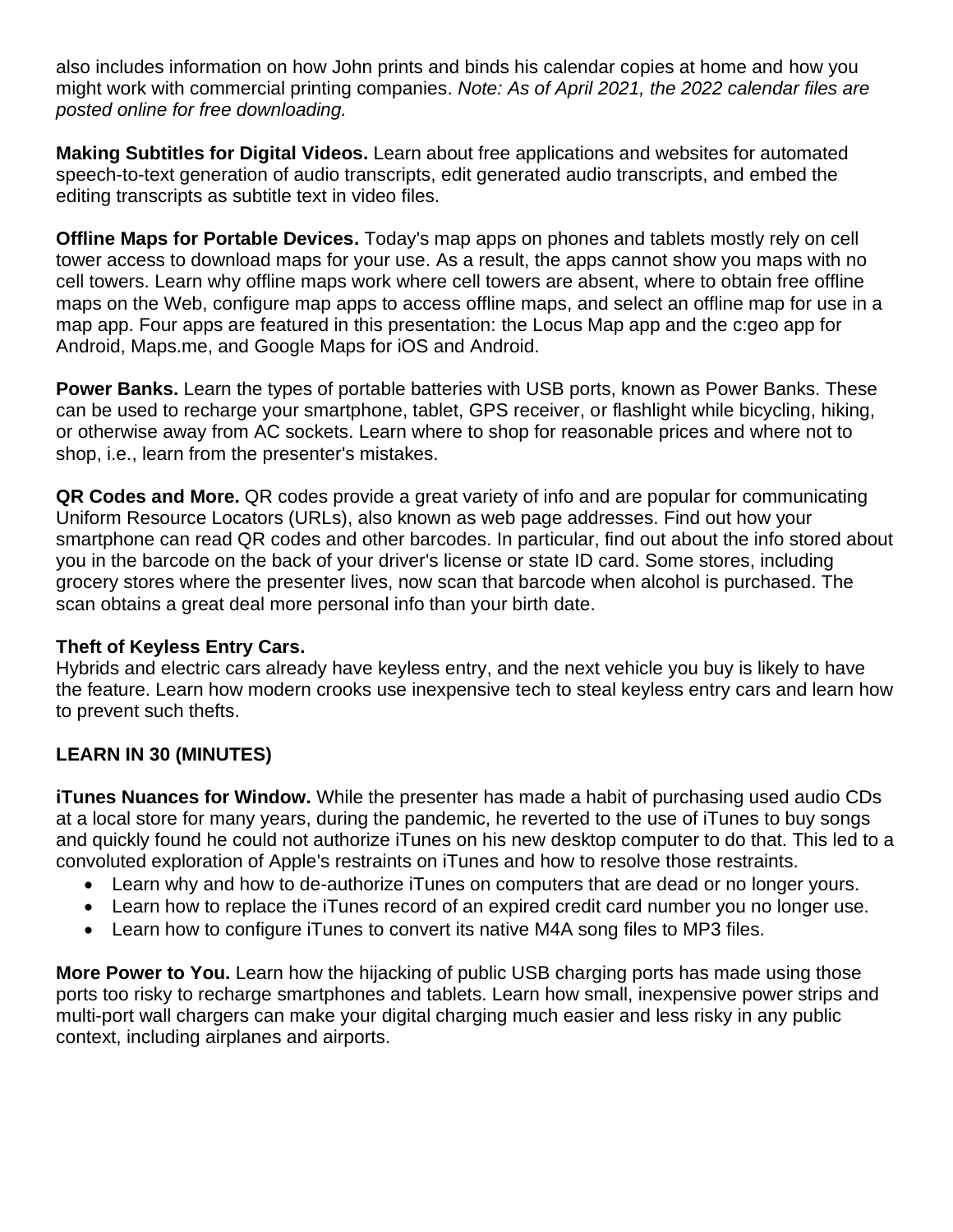#### **SUE MUELLER, GENEALOGY SIG ORGANIZER, COMPUTER USERS OF ERIE, PA; TEACHER, MONTHLY GENEALOGY CLASSES FOR THE ERIE COUNTY PUBLIC LIBRARY (NOW VIA ZOOM)**

#### **Beginning Genealogy**

**How to Get Started with Family History.** Designed for true beginners ready to explore their family history, this session will focus on getting started. Focus on your own family, gather records and pictures, and interview family. Software? Online tree? Names, place names, facts, stories. Plus, a word about DNA and social media.

**Beginning Genealogy.** Designed for the beginning genealogy researcher, this session will focus on free online resources for research. Topics include: How to start and avoid mistakes; library resources across the country; free genealogy online websites and resources; plus a word about DNA and social media.

#### **General and Lesser-Known Sites**

**Genealogy Websites You May Have Been Missing.** Enhance your genealogy research with this potpourri of free genealogy sites that you'll wonder how you've missed. Genealogy Potpourri, out-ofthe-box genealogy resources: useful websites that may not be on your radar: From finding county and family history books going beyond Cyndi's list to using obituaries to find live people, learn about free sites that will enhance your genealogy research.

**The Frugal Genealogist.** How to do genealogical research without breaking the bank! This class focuses on free resources found on the Internet by exploring county, city, and university libraries, free sites you may not know, using social media, and connecting with relatives you've had trouble finding. Bring your own laptop if you want to try visiting some of these new genealogy sites

#### **Basic Level Skills and Sources**

**Death Records for Genealogy.** Locating and using death indices, certificates, obituaries, cemeteries, and beyond, emphasizing free online resources, also locating death records from official records to funeral homes and cemeteries.

**Immigration Records for Genealogy.** Who came when; finding your immigrant ancestor's origin; searching passenger lists; destinations—why and where; naturalization records.

**Finding Female Ancestors.** Special challenges; how and where to search; using indirect proof; women and the law; military; immigration and naturalization

**Finding and Using Historical Newspapers.** Newspapers record basic details on your relatives and stories about their lives and information important to their communities. This session will help you understand digitized collections and locate free newspaper sources online. Learn how to search and what you can find.

**Census Records—More than you think.** Explore federal and state census records; where and what you will find on the census; family and neighbor clues; linking census clues to other sources; other census schedules; census substitutes.

**Military Records for Genealogy**. Why, what, and where to find military records. Which records are public, who can access other records. Service records; Pension and land grant records; Extended strategies; Destroyed records.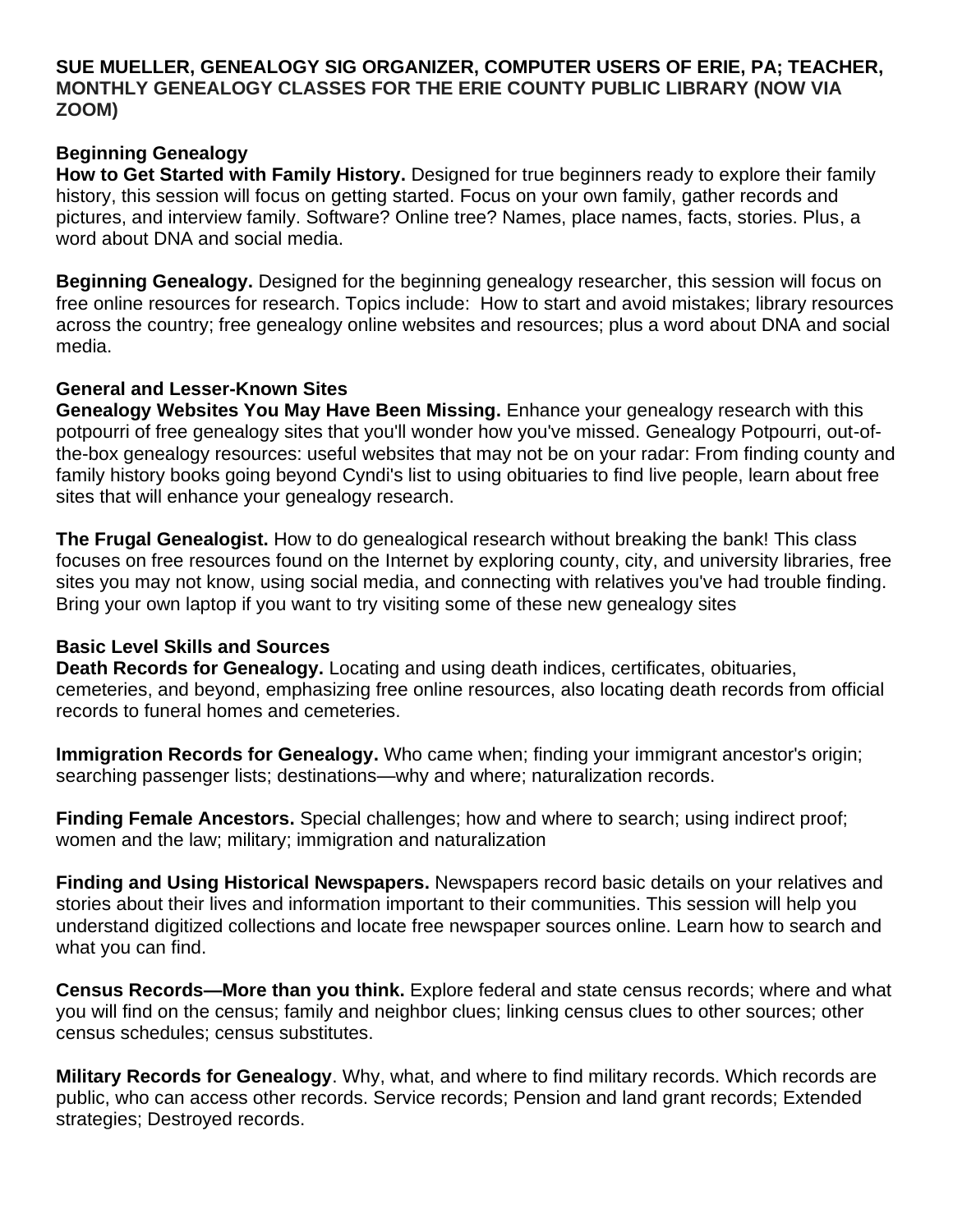**Solving Genealogy Puzzles with Land Records.** Where to find deeds and maps; What you'll find; migration and neighbors; heirs and inferential data

**Wills, Probate, Estate, and Orphan Court/Guardianship Records.** What they are, where to find them, and what you can learn. Many of these valuable records are not indexed, but they are findable and browsable (just not searchable).

### **Intermediate Level Skills and Sources**

**DNA for Genealogy.** What you can and cannot learn and why? Choosing your test: explore differences among testing companies. The importance of adding a tree to your results, extending your results with gedmatch.

**Finding, Dating, Identifying, Sharing Old Family Photos.** Online resources for finding family photos. Use photo clues, such as hairstyles and fashions, and photo formats to date photos and identify those in the photos. Then, learn how to share your finds easily with family and friends.

**Finding/Using Alternatives to Vital Records.** Can't find birth, marriage, and death records? What happens when your research predates vital records? Or when vital records are not readily available? Where to find and how to use newspapers, yearbooks, city directories, census clues, church, tax, military and court records.

**Genealogy Focus 1880-1920.** What's new in the 1880 census? What happened to the 1890 census, and what to substitute? Getting the most out of the 1900/1910 censuses.

**Historical events that impact your research.** Spanish-American War, WWI, Flu epidemic, with special attention to researching your WWI veteran ancestors.

**Impact of History and Geography on Genealogy.** Immigration and migration--what made your ancestors come/go? State and county boundaries changed: Did your ancestors really move? Disease, epidemics, and your ancestors. The military and your ancestors.

**Enhancing Your Genealogical Story with Social History.** What is social history? Benefits of incorporating social history into your genealogy. What to look for, where to find social history resources.

**Finding State Records.** Birth, marriage, divorce, death records--What state records are in the public domain, and how can you find them? Explore free online resources. Can social media help? What's the cheapest/fastest way to get state records if you have to purchase them?

**Using City Directories for Genealogy.** Information to be found in city and county directories. What you might be missing in these resources. Locating city directories. Hints for using city directories. Abbreviations. Other historical directories.

**Researching Criminal Ancestors.** Could historical criminal records yield clues about your family? Explore records for criminals, courts, and prisoners. Follow the paper trail documenting activities, whereabouts, and other valuable information to trace family history.

#### **Genealogical Searches**

**Getting better results with your Genealogical Searches.** Understand how site searches and digitized collections work; it's where you search and how—tips on improving your online search techniques. Find browse-only collections. Understand terms and clues in historical documents and newspapers.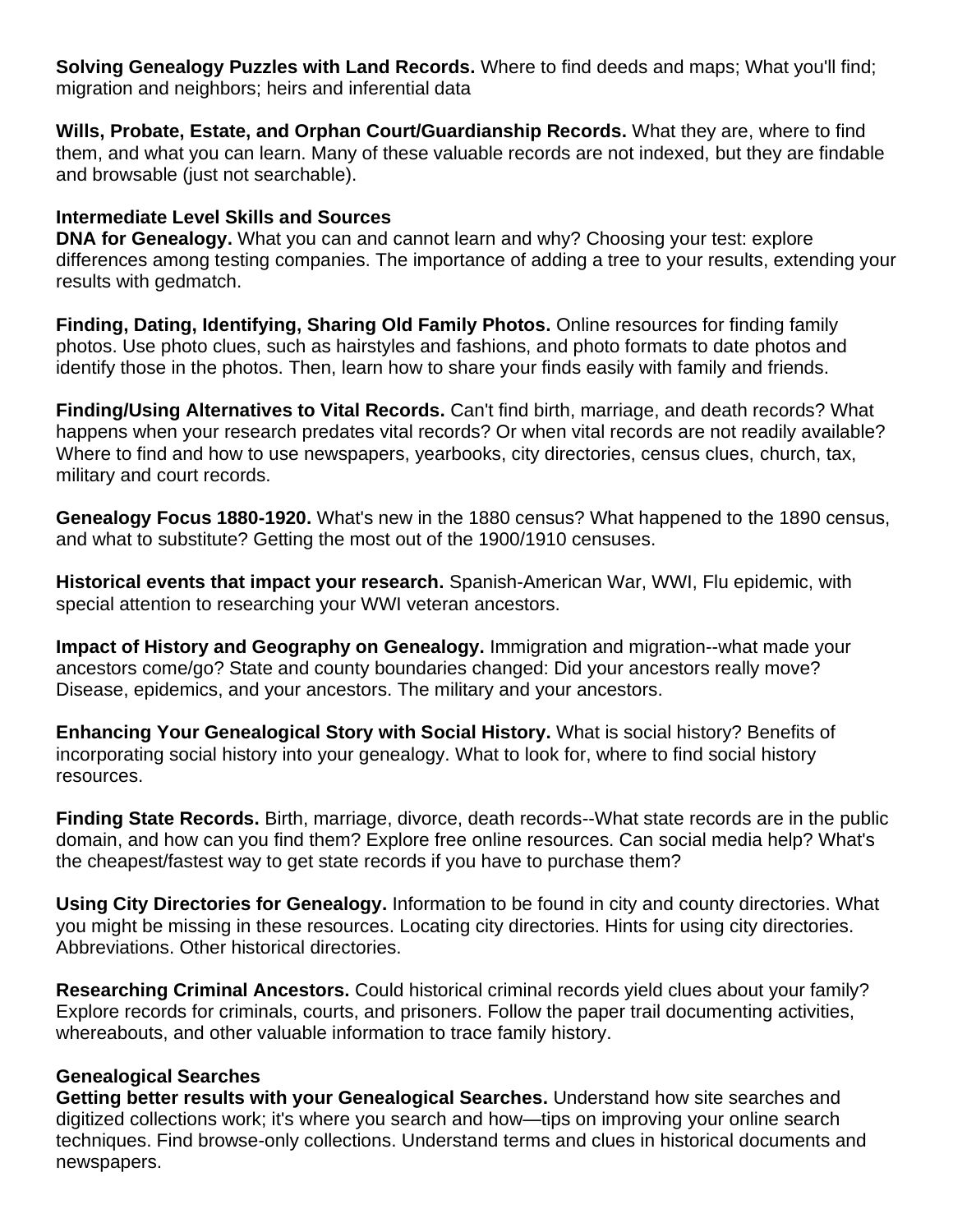**Assuring Accuracy in Genealogy Research.** Documenting, sourcing work, backing up your data, sharing your research; should you use software?

**Genealogy Road Trip—It's all about the Prep Work.** Making a trip to your ancestral roots? What you should know before you go. Research places facilities online and via phone. Prepare for cemetery visits. Make your list and check it twice! Social media (Facebook) is your friend—the benefits of personal contacts before your trip.

**Lineage Societies.** What is a lineage society? Why join? Proof documents: what's acceptable and what's not. Useful websites for finding acceptable proofs.

### **Specific Sites and Software**

**Family Tree Maker 2017 (genealogical software).** Participants should have the software or be planning to purchase it, as the class will focus on using this genealogy software. Ideally, participants will bring a laptop with FTM 2017 installed. Creating a new tree; Uploading/downloading trees to/from ancestry; Entering data; Adding media files; Troubleshooting/fixing mistakes.

**Genealogy Site Ancestry.** Getting the most out of ancestry.com. Learn how non-subscribers can benefit from using the ancestry index, free state resources, and windows of free access to limited collections. Learn more about getting the most out of your ancestry DNA test. Ancestry subscribers will learn to take full advantage of all ancestry offers and what they've been missing.

**Genealogy Site Familysearch.** Explore Familysearch's extensive informational wikis. Learn how to go beyond a simple records search, how to search specific collections, and how to use the family search catalog. Enter the world of browsable-only collections which have not been indexed yet. Understand Familysearch wiki trees.

**Facebook for Genealogy.** Connect with family. Establish a family group. Understand group privacy settings. Connect with a broad range of genealogy-related groups. Connect with others to learn your family history story.

## \***[HEWIE POPLOCK,](https://apcug2.org/hewie-poplock/) APCUG REP AND WINDOWS SIG LEADER (VIA ZOOM), CENTRAL FLORIDA COMPUTER SOCIETY \*Hewie is on hiatus from giving SB presentations\***

**Audiobooks.** Many people, especially seniors, find more free time while confined to their homes. One technology that is not often considered is audiobooks. Reading becomes more difficult as we age. Listening to someone read has become very accessible. There are many ways to get professionally read books for free, inexpensively, or subscription. Hewie Poplock gives a brief background and then provides ways to find thousands of audiobooks. He will also provide a few sample excerpts of books to illustrate the quality of audiobooks.

**(The) Browser – Your Most Important App.** The computer program or app that we all use the most is the browser. A browser, short for web browser, is a software application used to locate, retrieve, and display content on the World Wide Web or Internet. Hewie will describe some of the important features of browsers and define many important settings used in most browsers. He will also talk about little add-on programs called extensions for browsers, including where to find them, add them and talk about some that he has found invaluable.

**Chromebooks 4 Seniors.** A Chromebook is a perfect solution for those who don't want or need a powerful computer and can do everything they want and even more without worrying about viruses or malware, learning how to maintain their system, and having the system crash. Many of us do not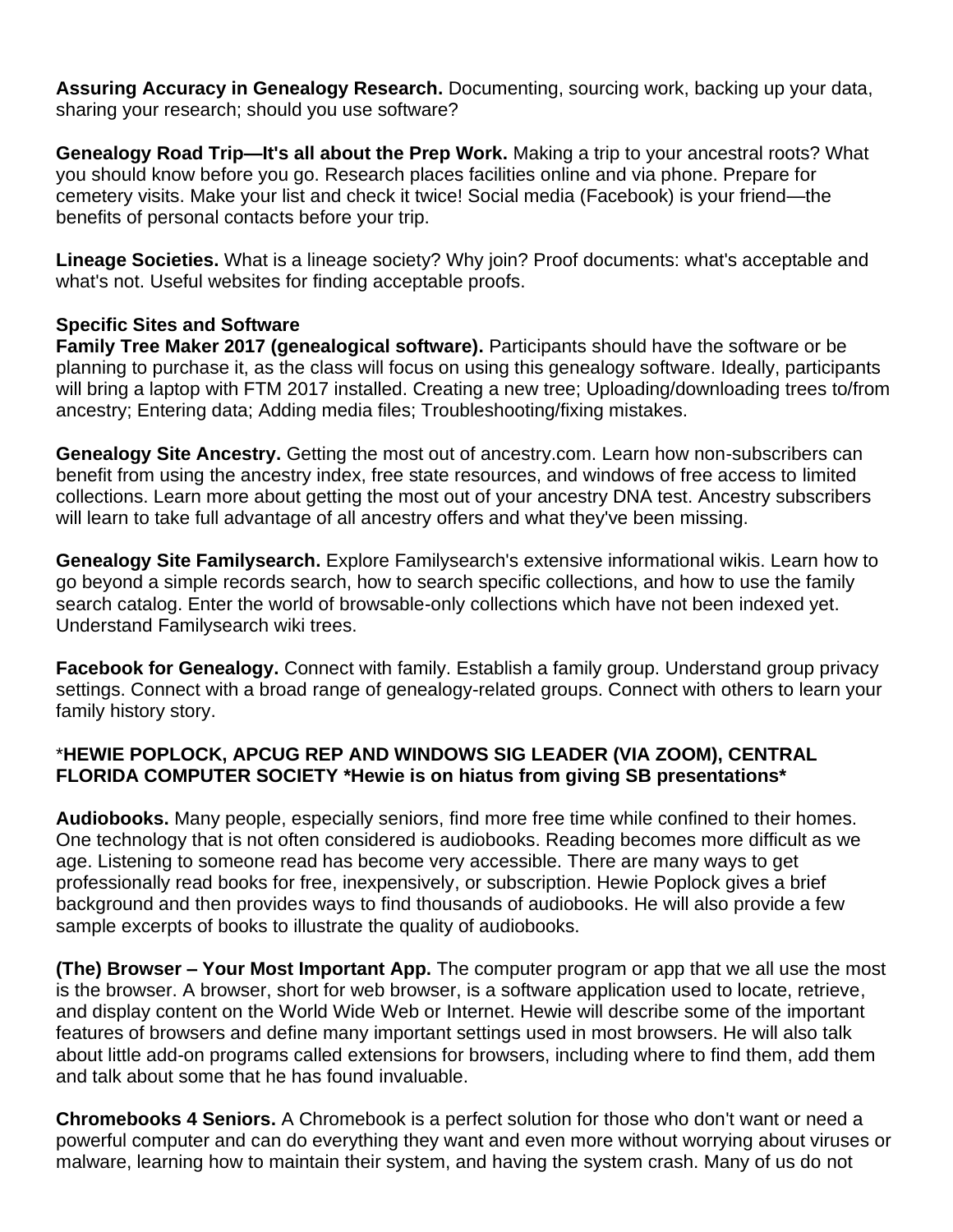want to know what's happening under the 'hood;' Chromebooks cut out the confusion. There are some settings, but nothing really needs to be changed for the machine to work perfectly out of the box. Keeping your PC, phone, tablet, and software updated to the latest version can be a full-time job. Chromebooks are much more secure with updates on an almost-weekly basis, so security flaws or loopholes are dealt with almost instantaneously. An icon prompts the user to restart – It is fast, easy, and secure.

**Cutting the Cord.** There are many reasons to cut the cord. Most do so to save money. Others do it to have better choices and just to be able to fire their cable company. Many products, equipment, and services are available to let us change how we have done things in the past. Hewie will talk about over the air and over the Internet services, including the many ways to fulfill your wants and needs regarding TV viewing. He will include information about Broadband and as well as Internet home phones.

This presentation will help you understand many of the newest possibilities for TV viewing and what to look for to satisfy you and your family. Be prepared to have a lot of the confusion make some sense and to determine if it may be the move for you soon. TV, as we know, it will disappear in the next few years, and you will understand what is happening, what choices are available now, and what to look for down the road.

**Evernote Basics for 2021.** Evernote gives you everything you need to keep life organized—excellent notetaking, project planning, and easy ways to find what you need when you need it.

You can capture anything by adding more than text to your notes, including photos, files, and to-do lists. You can keep it together by creating a personal space for all your most important ideas and information.

You can find it fast and get the right note right away with powerful search and keyword tags. In addition, you can sync your notes to all your devices, so they stay with you, even if you are offline.

Hewie has used Evernote since 2008 and has almost 17,000 notes. He talks about the differences between the Free and Premium plans and demonstrates Evernote's search speed and accuracy. If you use Evernote, he will show you some differences between version 6 and version 10.

**Getting Better Search Results with Google.** The presentation will show various ways to get better results quicker. You will learn many tips & tricks to help in your Google search. There will also be numerous ways demonstrated to get information quickly without having to go to websites but get the answer in your search results.

**ID Theft – How to Avoid It.** Hewie Poplock, a victim of identity theft, presents this informative session which includes many videos of actual occurrences of events and articles that pertain to how ID theft can happen. Then Hewie gives many great suggestions on preventing you and your family from experiencing ID Theft. This session is frequently updated with more recent information.

**Learning Resources for Seniors.** No matter our age, there is still a lot to learn. Hewie's presentation covers many websites to add to our knowledge – not always about technology. Lifelong learning is keeping your mind and body engaged—at any age—by actively pursuing knowledge and experience. Pursuing knowledge through lifelong learning—whether it is learning how to dance, speak a foreign language, write a newsletter, improve your golf swing, or repair your car—has wonderful benefits for adults 50-plus.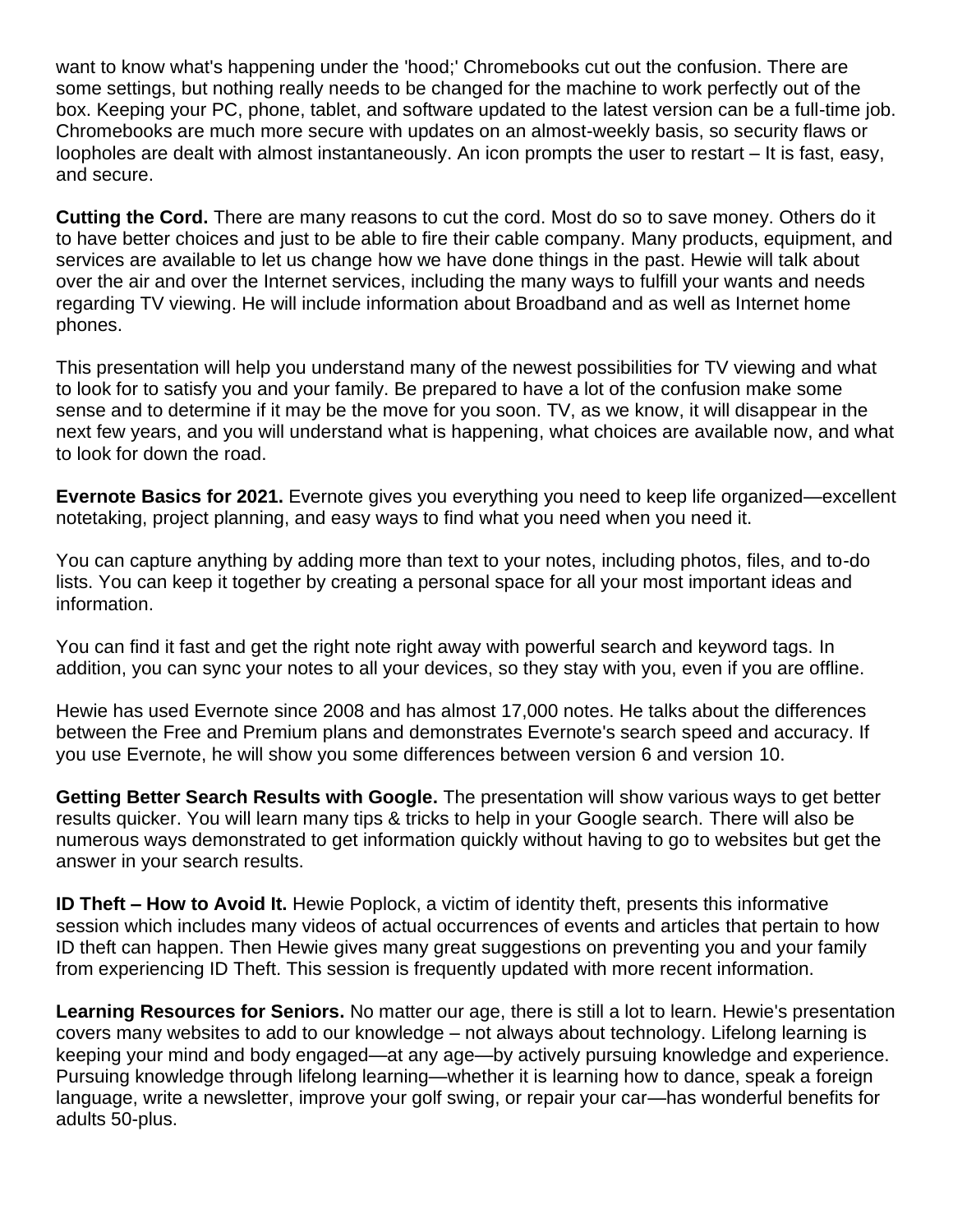## **MARK SCHULMAN, MEMBER, CENTRAL FLORIDA COMPUTER SOCIETY**

**Backups in a Busy World.** Given enough time, every hard drive eventually fails, and most often, this means that all your photos, documents, and video -- everything! -- is lost. And recent evidence suggests that even under the best circumstances, hard drives don't last as long as previously thought. Backups are the only defense against serious data loss, yet most people don't bother. So instead, discover essential strategies to ensure your data is safe with the least amount of trouble.

**Being an IT Hero**. Whether we want to or not, most of us computer geeks wind up being front-line computer support for parents, siblings, and close friends. Learn what you can do right now to keep the people you love -- and even yourself -- safe from computer disasters.

**Computers to the Moon.** Did the spacecraft have computers? What were their goals? How did we accomplish the goals and land on the moon? Mark will answer these questions and more during his presentation.

**Email Privacy**. Most people don't realize how insecure email is. Learn about the dangers and how to exchange information with close friends, colleagues, and relatives in a truly secure manner.

**Encryption Software**. Losing a laptop or flash drive might mean you're out some money, but it doesn't have to mean that your private data leaks out into the world. Learn how to use encryption software to protect your private data on a PC, laptop, external hard drive, or USB flash drive.

**Internet Privacy**. Do you think your Internet activities are safe from prying eyes just because you turned on your browser's Privacy Mode? Think again. Learn what's safe and what's not, and how you can cover your tracks and keep your Internet activities safe and private, especially when using public Wi-Fi hotspots.

**Preserving Digital Photos**. Digital photos ought to last forever. Digital photos don't fade with time and can be protected against natural disasters such as fire and floods. That's the theory, anyway. And yet, if you're one of the millions of people with a digital camera, the chances of your greatgrandchildren ever seeing your digital photos are very slim. Find out why the odds are stacked against you and what you can do to increase the chances that your family historian 200 years from now will be able to enjoy the photos you're taking now.

**Virtualization**. Want to be able to try Linux without committing to giving up Windows? Want to run Windows on your Mac? Like being able to go back to Windows 7 or Windows XP whenever you want but still have Windows 10 most of the time? What to test out the next version of Windows? Want to be able to try things that might be dangerous without fear of messing up your computer? Then you're a candidate for virtualization. Free virtualization software enables you to create a computer within your computer -- a simulated world in which you run different operating systems, try new software, and experiment without worrying about affecting your computer.

## **[JUDY TAYLOUR,](https://apcug2.org/judy-taylour/) PRESIDENT, SCV COMPUTER CLUB**

**Accessibility – Help! Can't see, can't hear, can't touch.** Accessible and assistive technology has been designed for the needs of many different users. This presentation will explore software, hardware, peripherals, and accessible and assistive technology to help make the computer, phone, or tablet easier to use.

**Cybercriminals are after us.** ID theft, phishing, vishing, spoofing, fraud, and more are targeting seniors. From the FBI: "Approximately 28% of the total fraud losses in 2020 were sustained by victims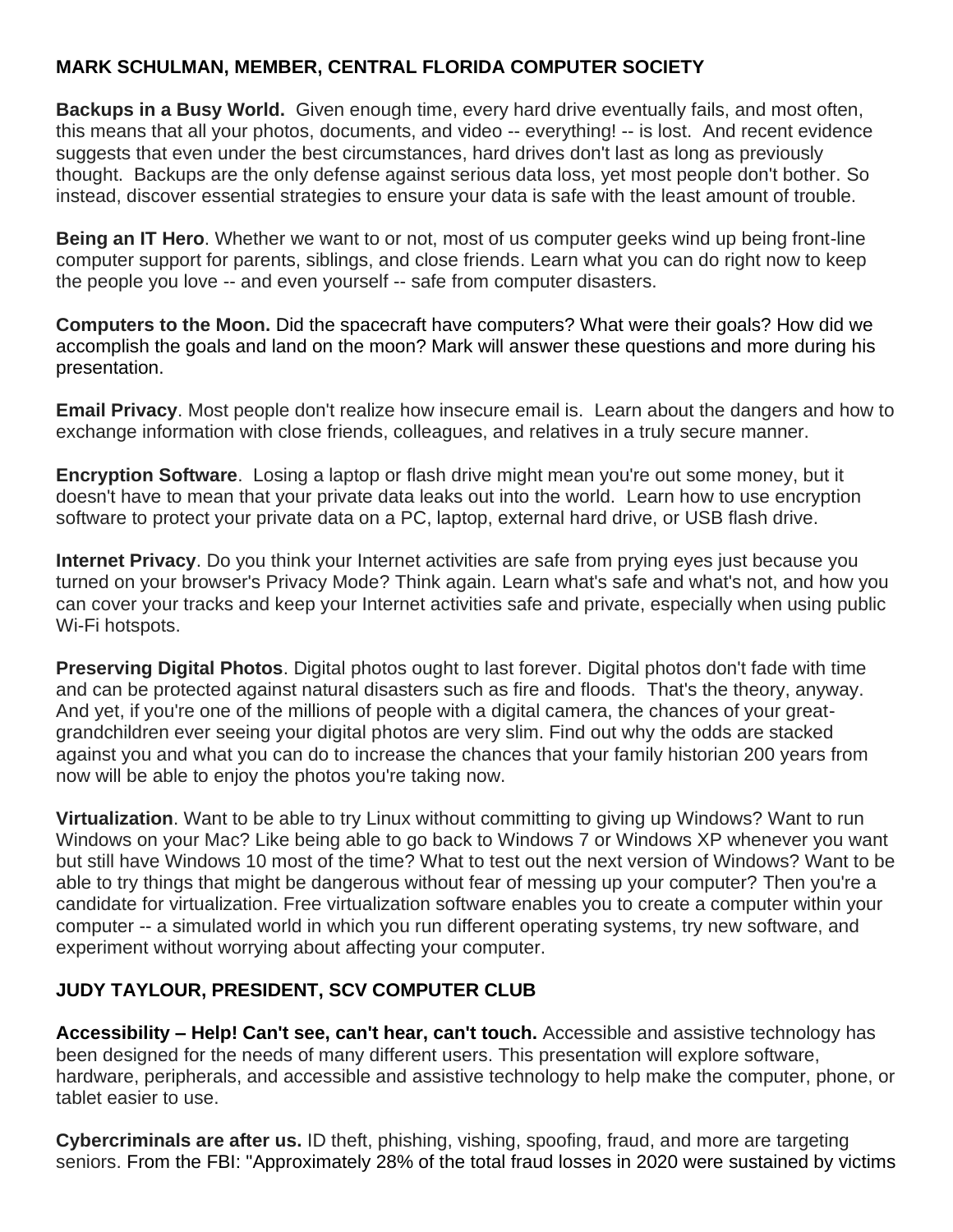over the age of 60, resulting in approximately \$1 billion in losses to seniors. This represents an increase of approximately \$300 million in losses reported in 2020 versus what was reported by victims over 60 in 2019." During this presentation, we look at many of the scams that face seniors and what we can do to prevent them from happening.

**Creating a Safe Environment on Facebook.** This presentation covers the advantages and disadvantages of being on Facebook. Learn what you need to do to be more secure when using Facebook. Don't put your privacy at risk; choose carefully when you sign up and customize your settings. What to do about friend requests and how to avoid scams, fake news, ads that drive you crazy, and more.

**Declutter Your Digital Life.** You spend a lot of money on your equipment – learn to optimize your devices to make them last longer and help you be more productive. Digital clutter slows down your computer over time and routine device decluttering is necessary for top performance. Judy's presentation will show you how you can declutter your digital life and be more organized to work faster and smarter and less stressed.

**Digital Asset Estate Planning: Even After You've Died, Your Identity Is Not Safe.** The year after somebody dies is one of the most vulnerable times for identity theft. It is a terrible crime, but criminals comb through recently deceased records and create fake identities because death is a public record. This presentation covers many ways our identity can be stolen and how we can prevent that from happening after we are no longer here. There are also many tips to make it easier for your digital executor to close your accounts and how we can help.

**Ergonomics: You, Your Computer, Tablet, and Smartphone.** Sit straight! Shoulders rounded! Arms relaxed! Feet on the floor! Wrists/hands are floating! Cumulative trauma! Repetitive stress syndrome!

We have all been using technology for many years; are we still practicing good ergonomics? Or are we stressing our bodies every day without realizing it by extending our wrists, slouching, sitting without foot support, and bending our heads to look at poorly placed monitors?

Along the way, we started using tablets and smartphones, which have a different set of ergonomic issues. This presentation will take us down memory lane on computer ergonomics and give us ideas on the proper use of our tablets and smartphones.

**Home Automation for Seniors.** What do you want to accomplish? Do you have a plan? Do you have a budget? How secure is your home? Which system is best for you? All this and more will be covered in this presentation.

**Netiquette & Email Tips & Tricks.** Do you communicate effectively when you send an email? Do you know which closing gets more positive responses? Do people take offense because you SHOUT? Email etiquette and netiquette skills are becoming more crucial as our world grows more virtual. This presentation includes tips and tricks to help you become a better communicator via email.

**Protect Yourself from ID Theft.** Identity theft is a serious crime. It happens when someone uses information about you without your permission. Judy's presentation covers how your ID can be stolen, how to help prevent that from happening, and what to do if you become a victim of ID theft.

**Social Media for Seniors.** What is social media? Do you want to find old friends, make new friends, and keep up with what your children and grandchildren are doing? What to share and not to share.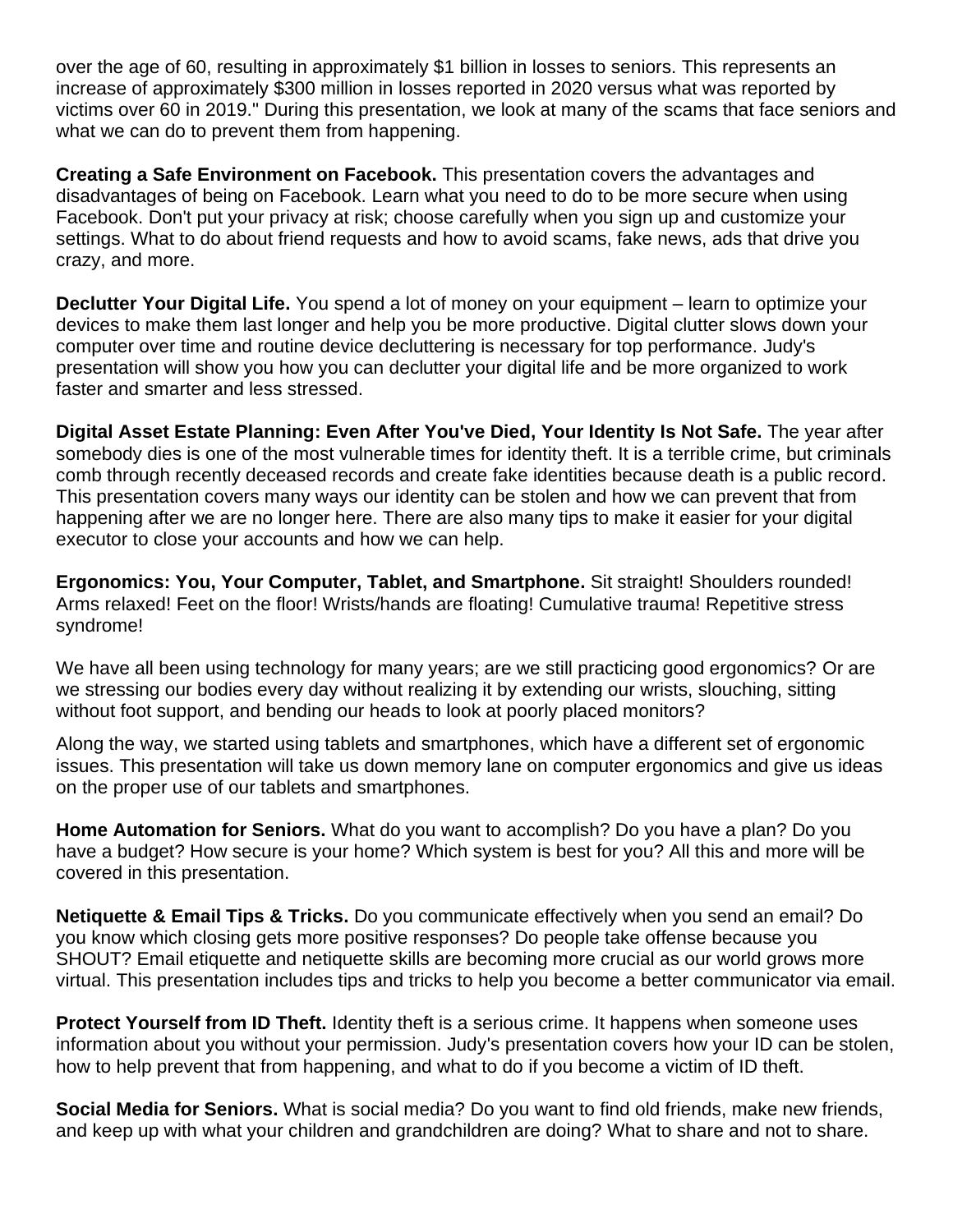How often should you post, and more will be covered in this presentation. Plus, social media, doctors say, are also healthy—it keeps seniors mentally and socially vital.

**So Many Ways to Pay.** Digital wallets, mobile payments, and more.

**Tech Skills for an Easier & Safer Computing Experience.** No matter how savvy you are, there are certain things every one of us must deal with when using a computer – and we do not always deal with them in the most efficient ways. So here are a few tech skills that everyone can (and should) learn to keep their computer fast, safe, and easy to use.

**The Cloud is Here – Don't Get Left Behind.** Are you using the Cloud? Unfortunately, many people still answer no. We seem to need buzz words to define anything related to computers, which seems to mystify people. You will be surprised when you find out how much we are all using the Cloud and how much more is out there that we can take advantage of. We no longer have just one computer; we have a smartphone, a tablet, and probably a second computer. How can we keep our data files in sync on all of them? We want to share files with family, friends, and associates, but emailing them is inefficient. Is there a better way?

**There is More to Google than 'Google It.'** This presentation explores Google's apps and hardware. Google strives to have the most comprehensive and diverse suite of free apps and hardware that work together and would like to be your go-to ecosystem. All its apps are web-based and are designed to work seamlessly with each other. We also take a trip to Google in Venice and YouTube in Playa Vista – both in southern California.

**Troubleshooting Your Computer 101.** Before you make that \$99 tech support call, you can do many easy things to troubleshoot problems you encounter with your computer. Can't start your computer? Does your hard drive make grinding noises? Is it taking forever to start? Does it randomly turn off and restart? Has your printer stopped working? This presentation covers problems and solutions that just might help if and when….

**Utility Apps.** What is a utility? An app that performs a specific task and adds functionality to your computer or helps your computer perform better. We all have our favorites: system monitoring, backing up, system maintenance, password management, virus protection, and more. Judy shares some favorite apps in this presentation. Please plan to share one of your favorites during the Q&A part of the meeting. Hopefully, we will all learn about at least one new utility we want to try.

**What is a Password Manager and Why We Should use One.** How does it work? Why should I have one? Why am I so resistant to using one? How safe are they in the Cloud? Will a PM sync between my devices? Free vs. yearly fee. Can I use it as a source for my digital asset manager to close my accounts?

**What's cooking? Home Automation in your Kitchen.** Turn your kitchen into one that works for you and makes it fun to do everyday kitchen tasks.

**Ideas for Revitalizing Your Computer Club.** APCUG member groups were surveyed in 2007, 2011, 2012, 2014, and 2016 – asking about the top challenges for their group; 50-60 groups usually responded. Over the years, the topics have mostly been the same: lack of volunteers, maintaining and increasing membership, officer burn-out, presentation ideas, finding presenters, attendance at meetings….

This presentation answers some of those questions for your group.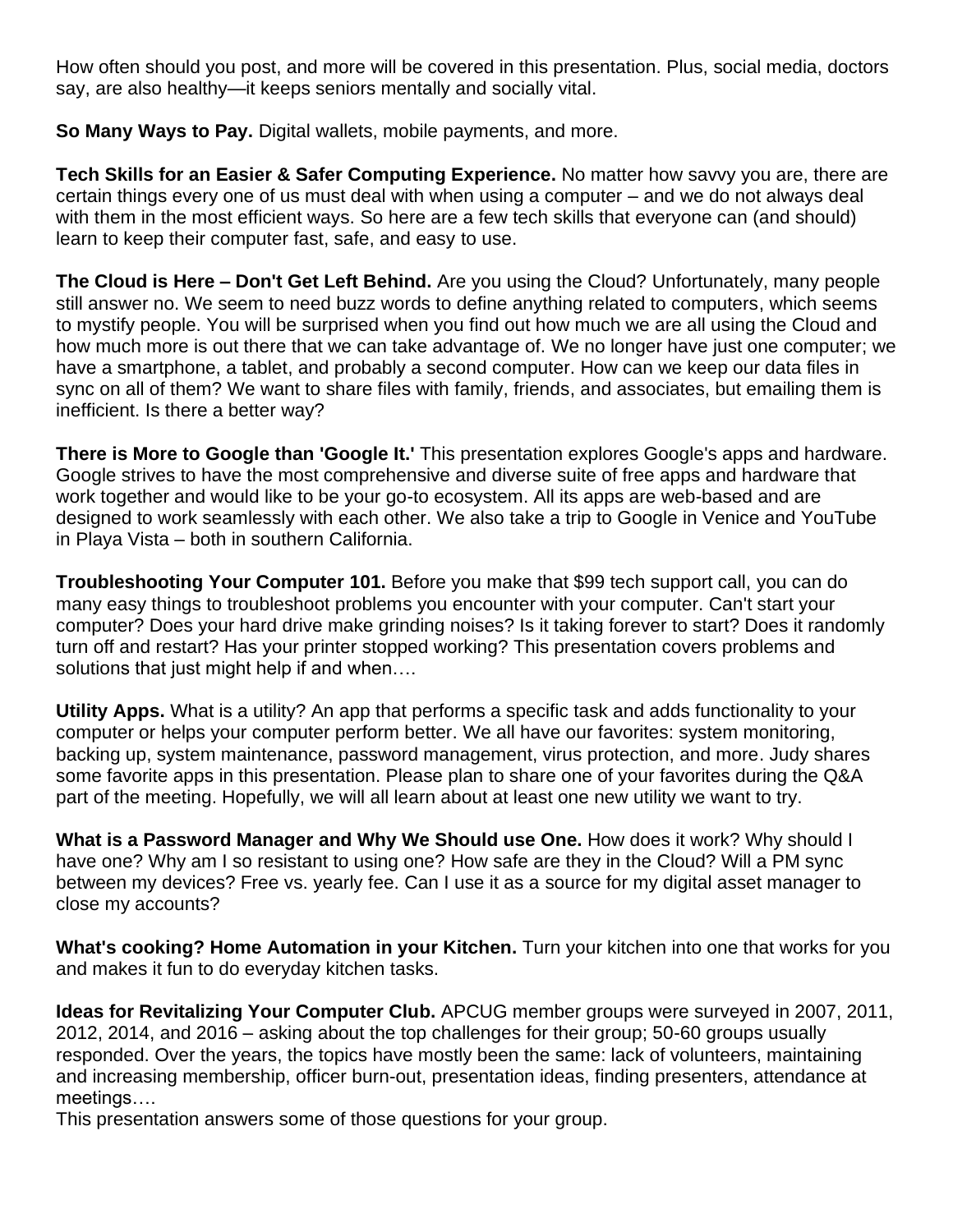### **ROB TRUMAN, WEBMASTER, COMPUTER BOOTERS OF SUN LAKES –** See his list of presentations at Guest Speaker – [Geezer Tech Az \(geezertekaz.com\)](https://geezertekaz.com/speaker/)

=================================================================

#### **[GENE BARLOW,](https://apcug2.org/gene-barlow/) USER GROUP RELATIONS, is no longer giving presentations**

## **[BOB GOSTISCHA](https://apcug2.org/bob-gosticha/) (AVAST EVANGELIST)**

**Security.** Bob creates a new security presentation every year featuring different topics. They cover computers (Windows and Mac), gadgets, and smartphones.

**2022 - Cyber-safety in the digital era.** We live, work, and play have changed dramatically throughout the past half-century.

The 9-5 economies of years past have been replaced with globally integrated 24/7 service offerings. Consumers in the digital age have access to a host of services and products that would have previously been considered available only in the realms of science fiction.

This presentation points out the dangers and offers suggestions that will aid in keeping you secure in this digital era. Using the right programs and apps can help keep you safe and secure and shrink your digital footprint. Using free programs and apps whenever possible to accomplish this goal is an added bonus, and this presentation includes information on many recommended free programs. Join presenter Bob Gostischa as he guides you in the right direction to enhance your Cyber-safety in the digital era.

**All About Avast.** Avast Security (for Windows, macOS, Android, and iOS); the Free Avast Secure Browser for Windows; and CCleaner's fast, private, and secure browser for Windows, Avast's Password Manager, and their newest app - Omni. If you have questions on how to protect your privacy, digital life, and money accounts—Bob will answer your questions!

**Avast's Secure Browser.** Bob's presentation explains why you should be using this new free browser. He will then show a video on how to install the Secure Browser and cover the following: **Settings** Features **Extensions** Privacy and Security features Banking Mode and anything else you may want to ask about using this new Secure Browser.

The presentation ends with a hands-on Q&A with answers demonstrated on the browser.

**How to…. Use CCleaner for more than cleaning your hard drive.** Of course, we know that CCleaner removes unused files from our computers and traces of our online activities. But have you explored the other tools that CCleaner offers? Bob will give us an overview of the many options when using CCleaner.

#### **JOE KISSELL, AUTHOR/PUBLISHER, TAKE CONTROL BOOKS, CALIFORNIA** *Not available for presentations until February 2022.*

**Online Privacy.** Using almost any electronic device potentially puts some of your personal information at risk. Discover what you should and should not worry about and how to take reasonable, common-sense steps to protect your privacy online.